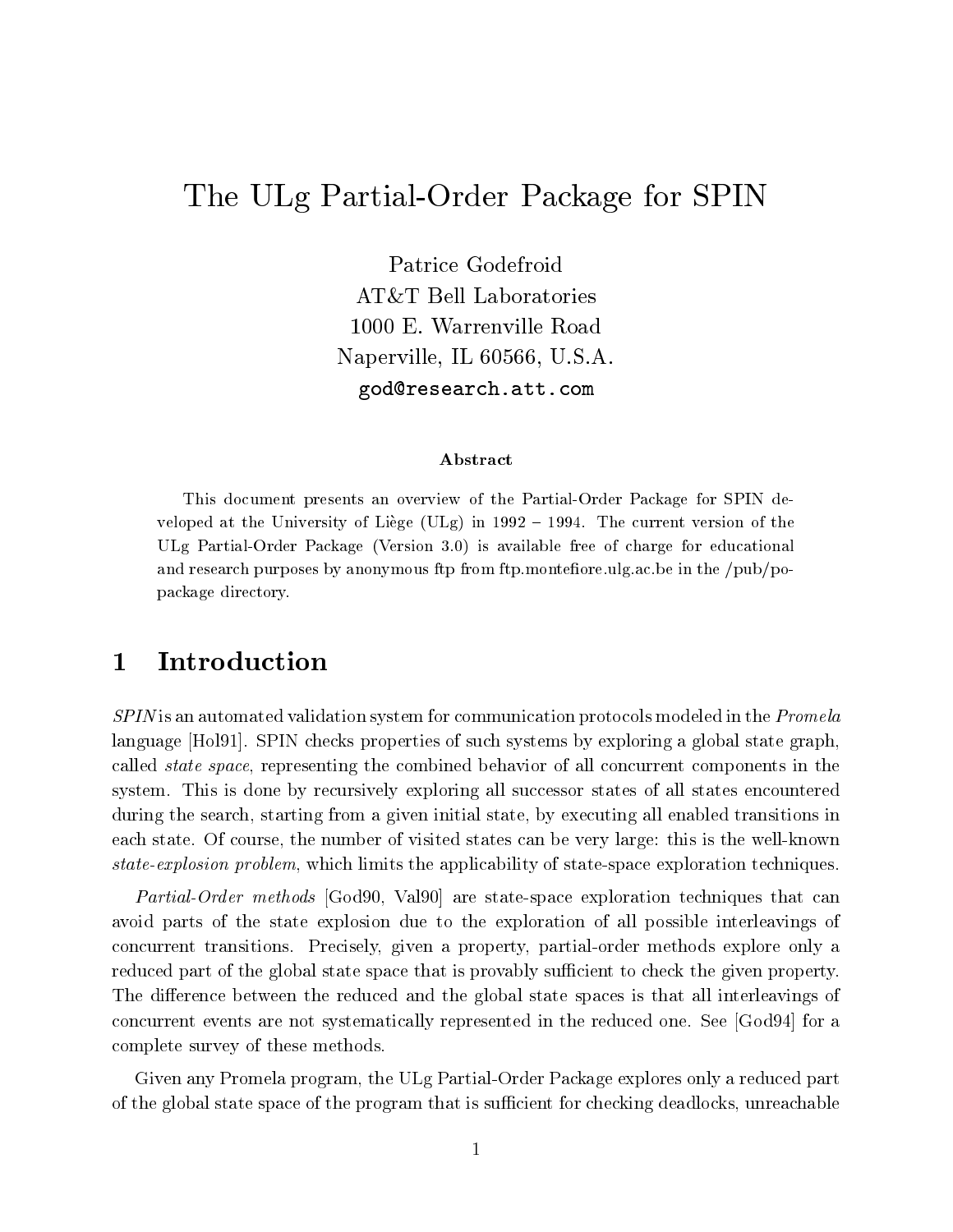code, and assertion violations. Specifically, the partial-order package includes the implementation of a selective search using persistent sets [GP93], sleep sets [GW93], and the \proviso" introduced in [HGP92]. We refer the reader to [God94] for a detailed presentation of these algorithms and of their correctness proofs.

Using the Partial-Order Package decreases the resource requirements of the state-space exploration performed by SPIN: the memory and time requirements are usually much smaller when using the Package than without using it.

The reduction obtained depends on the coupling between the processes in the concurrent system. When the coupling is very tight, partial-order methods yield no reduction, and the selective search becomes equivalent to a classical exhaustive search. When the coupling between the processes is very loose, the reduction can be very impressive. For most realistic examples, partial-order methods provide a signicant reduction of the memory and time requirements needed to verify protocols. Therefore, they broaden the applicability of verification by state-space exploration to more complex protocols.

#### 2Using the Partial-Order Package

To install the partial-order package, proceed as follows.

- 1. In a new directory, copy the files README and po-pack.tar. Z available by anonymous ftp from ftp.montefiore.ulg.ac.be in the  $/\text{pub}/\text{po-package directory}$ .
- 2. Execute the following unix commands: uncompress po-pack.tar.Z tar xvf po-pack.tar
- 3. Execute "make" in the PO-PACKAGE-3.0 directory.

The use of SPIN with the Partial-Order Package remains very similar to the use of SPIN alone. The validation of a PROMELA program can be performed as follows.

spin -a filename (build the validator)

cc -c pan.c (compile the validator)

cc -c po.c (compile the partial-order functions)

cc -o pan pan.o po.o (link the ob ject code with the partial-order functions object code) pan (run the validator)

By default, the validation reports deadlocks, unreachable code and assertion violations. In order to detect deadlocks only, use the DEADLOCK option as follows (the reduced state space can be further reduced when searching for deadlocks only):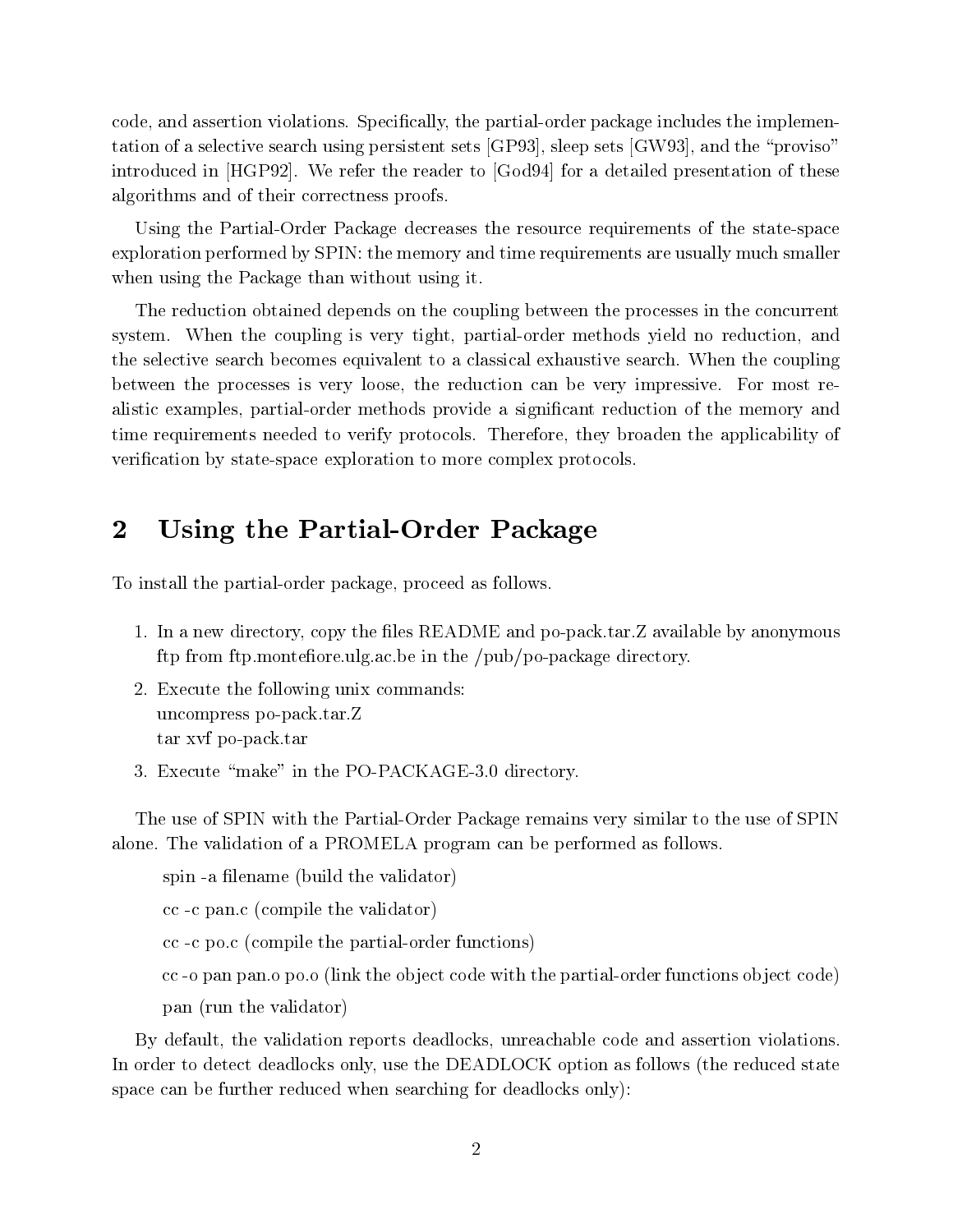cc -DDEADLOCK -c pan.c cc -DDEADLOCK -c po.c cc -o pan pan.o po.o

Version 3.0 of the ULg Partial-Order Package is compatible with the Promela language as defined in Version 1.6.5 of SPIN. A few minor changes to the Promela language have been made in order to make systems described in Promela compatible with the assumptions under which the partial-order algorithms have been developed, and in order to clarify the semantics of Promela when needed. For instance, dynamic process creation has been forbidden, and the use of the "atomic" Promela expression has been defined more strictly. Promela has also been extended with two predicates  $Empty$  and  $Full$  on FIFO channels [GP93], for which optimizations are implemented in the Package. See the README le for the complete and detailed list of these assumptions.

The supertrace option -DBITSTATE of SPIN is compatible with the Partial-Order Package. They can be used simultaneously by compiling the pan.c file as follows:

cc -DBITSTATE -c pan.c cc -DBITSTATE -c po.c cc -o pan pan.o po.o

#### State-Space Caching 3

The ULg Partial-Order Package also includes an implementation of the state-space caching technique. State-space caching [Hol85, JJ91] is a memory management technique for storing the states encountered during a depth-first search that consists in storing all the states of the current explored path (i.e., those in the current depth-first search "stack") plus as many other states as possible given the remaining amount of available memory. It thus creates a restricted cache of selected system states that have already been visited. Initially, all states encountered are stored into the cache. When the cache fills up, old states that are not in the stack are removed from the cache to accommodate new ones. This method never tries to store more states than possible in the cache. Thus, if the size of the cache is greater than the maximal size of the stack during the exploration, the search is not truncated, and eventually terminates.

In [GHP92, God94], it is shown that state-space caching and partial-order methods combine very well: the memory requirements needed to validate large protocol models can be strongly decreased (e.g., more than 100 times) without seriously increasing the time requirements.

When the state space being explored by SPIN is too large to be stored in memory, even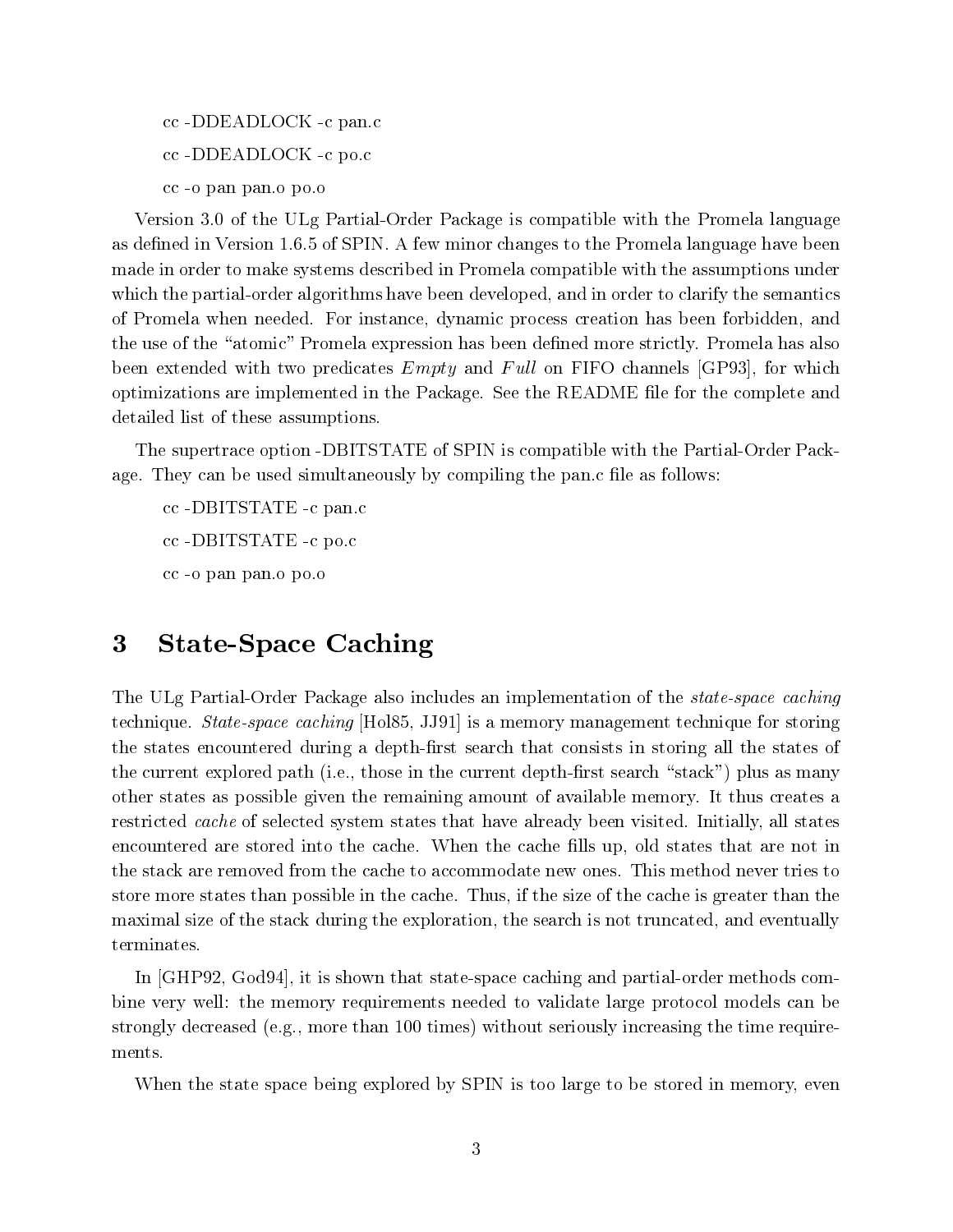with the Partial-Order Package, try the state-space caching option. A new option  $\text{-n}C$ specifying the maximum number  $C$  of states that can be stored in memory (i.e., the size of the cache) has been added to the executable file pan:

pan  $-nC$  -w $N$ 

where C is the maximum number of states that can be stored in main memory  $(C$  is typically set to slightly less than  $M/S$  where M is the amount of RAM available on your computer and  $S$  is the state vector size, which is indicated in the diagnosis produced by SPIN; C must be small enough to avoid paging) and where N is about  $log_2(2C)$  (in order to keep the hash table at 50% not full).

#### 4More

The ULg Partial-Order Package is distributed free of charge for research and educational use only. No guarantee is expressed or implied by the distribution of this code.

This software was written by Patrice Godefroid, Didier Pirottin and Pierre Wolper, Computer Science Department, University of Liege, with the collaboration of Gerard J. Holzmann, AT&T Bell Laboratories. The main reference describing the algorithms implemented in the Partial-Order Package and presenting results of experimentations is [God94]. Please send your comments, questions, bug-reports and results of experiments to:

po-package@montefiore.ulg.ac.be

## References

- [GHP92] P. Godefroid, G. J. Holzmann, and D. Pirottin. State space caching revisited. In Proc. 4th Workshop on Computer Aided Verification, volume 663 of Lecture Notes in Computer Science, pages 178-191, Montreal, June 1992. Springer-Verlag.
- [God90] P. Godefroid. Using partial orders to improve automatic verification methods. In Proc. 2nd Workshop on Computer Aided Verification, volume 531 of Lecture Notes in Computer Science, pages 176–185, Rutgers, June 1990. Springer-Verlag. Extended version in ACM/AMS DIMACS Series, volume 3, pages 321–340, 1991.
- [God94] Patrice Godefroid. *Partial-Order Methods for the Verification of Concurrent Sys* $tems - An Approach to the State-Explosion Problem$ . PhD thesis, University of Liege, Computer Science Department, November 1994. (Also available by anonymous ftp from ftp.montefiore.ulg.ac.be in the pub/po-package directory, file thesis.ps.Z).